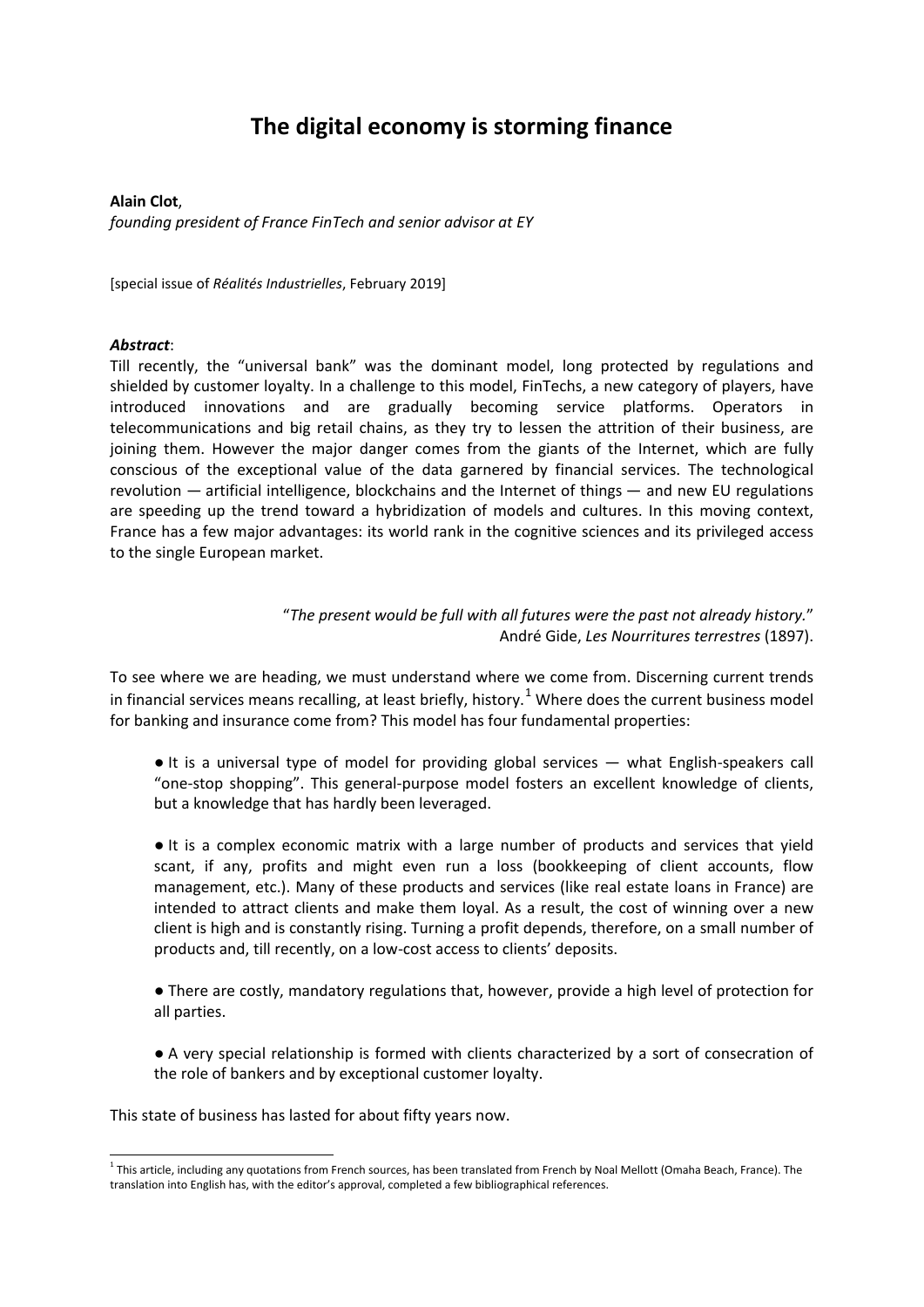The digital transformation attacked services early on, targeting the spheres of culture, entertainment, transportation and retail business after the invention of three revolutionary concepts: search engines, roaming uses (smartphones, tablets) and the social media. Financial services have been spared for a long time now, but this time has passed and is over for three major reasons:

● Owing to cultural and sociological changes, bankers and insurers have, like all authority figures, lost their aura; and financial services have become ordinary.

● The disappearance of several market entry barriers as regulations have fostered innovation and venture capital, a major source of funding for startups.

● The recognition that financial services are ideally fit for "uberization": the high cost of access to clients; the demand for mobile, roaming solutions; the margins on certain products; and the production of quality data along with its potential.

In this context, insurers are no better off than bankers. In fact, their situation is more exposed to risk: less knowledge of their clients, possibly reduced margins and a tarnished image.

#### **Where do alternative service offers come from?**

First of all, there are the players who can propose a new "customer experience", for example online banks (many of them subsidiaries of established banks). The online banking model is now under economic pressure owing to the continually rising cost of winning new clients — a cost ever harder to amortize in a context where a client opens accounts at more than one bank. Startups (FinTechs) are also proposing new offers: crowdfunding, payment facilities, advice for automated investments (robot advisors), etc. Finally, alternative offers are being made by players who, thanks to their heavy "inbound traffic", have frequent contacts with users and obtain abundant data from them. They can thus reduce the costs of winning new clients under condition that they are seen as legitimate for offering financial services.

There are three families of players:

• the telecommunication operators that are taking up banking mainly for the purpose of reducing their client attrition rate;

● the big retail chains that benefit from an abundant flow of customers (whom they do not know very well however); and

● the giants of digital technology. GAFAM (the Big Five) and BATX (the Chinese Big Four) are very interested in the first-order data represented by financial services. A bank account, a loan, an investment and even a payment are preferential sources of knowledge and of customers, and a means to make them loyal. Nearly all the digital giants have entered the game: Apple (payments), Facebook (loans), Amazon (insurance), and so forth. Every month, five million people in France search for a financial product on Google; and Alibaba is already the tenth bank in the world.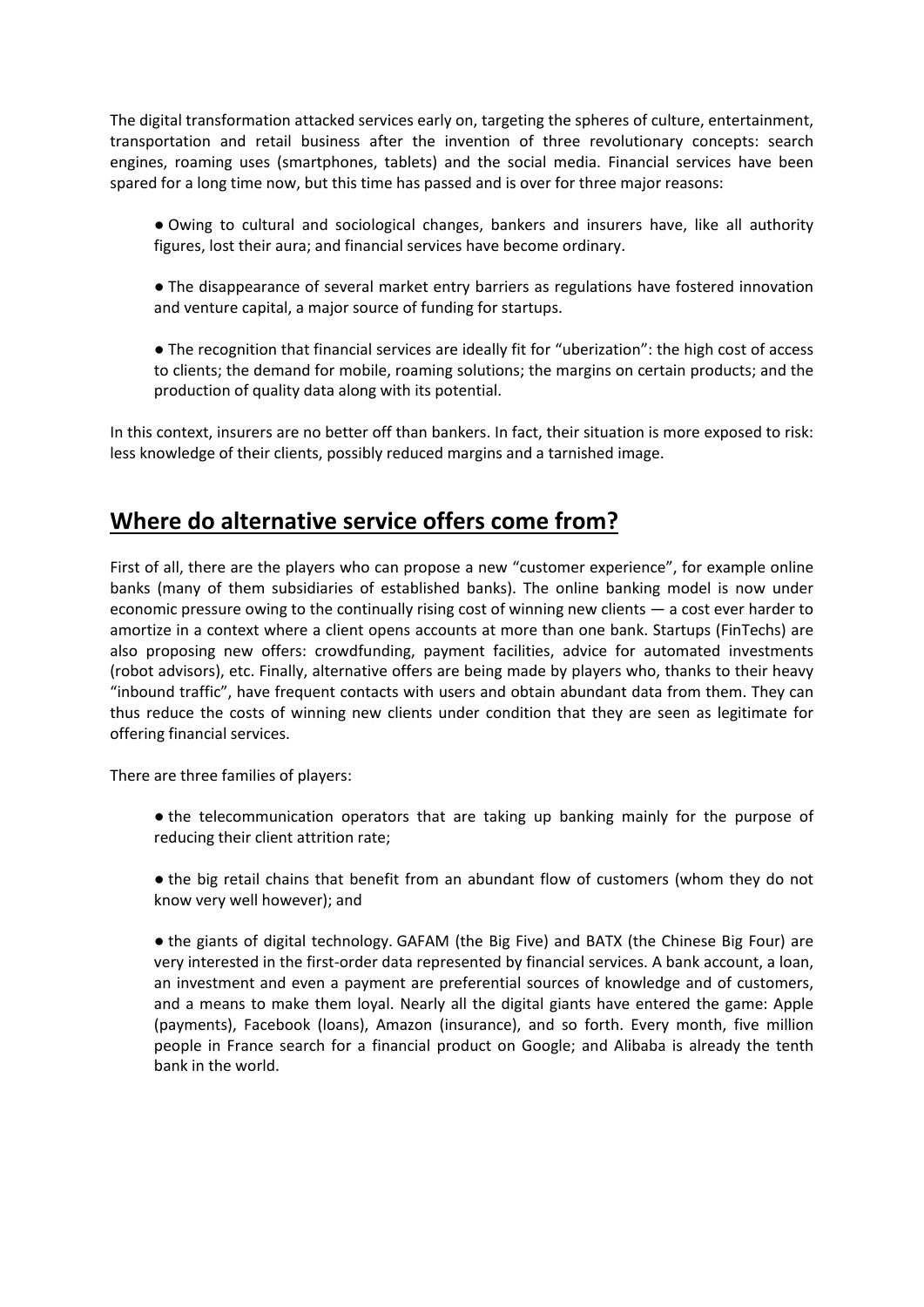## **This is just a start….**

The deep change that took off in the preceding decade has had two phases: innovations in the access to banks (online banking) and innovations in uses. A third phase has started.

New business models, initially centered around a "vertical" offer of specific services (loans, bank transfers, advice), are gradually moving toward the platforms that propose a broader "customer experience", even "relationship banking". Some of these platforms are new insurance companies or "neobanks". This fundamental trend will probably accelerate owing to two factors other than consumer demand (in particular from clients less than 35 years old: the Y Generation).

The first factor accelerating this trend is the overhaul of regulations, mostly of European origin (more than 80% in financial services). The two major pillars of these changes are the EU's GDPR (General Data Protection Regulation) and its second Payment Services Directive (PSD2). To simplify, the first protects users by restoring ownership of their data to them, whereas the second provides clients with the legal and technical tools (application programming interfaces, APIs) for using this property and making money from it. PSD2 is the cornerstone of a global construction that will endow clients with the capacity for appropriating all their financial data, both static (electronic identifiers) and dynamic (behavioral algorithms). Clients will thus be able to play an active role in transactions. In Europe, this leads to new categories of players (payment services, account aggregators and other platforms specialized in account information services, AIS), including French players (Bankin, Linxo, Budget Insight, etc.) who have honed their skills.

The second factor of acceleration is the place of data-related technology in the development of FinTechs (which played a restrained role during the first two phases). Whereas the technological component in payment applications or online banking is limited, technology is now the driving force in the invention of innovative services. I might mention three bricks: artificial intelligence (AI), blockchains (BC) and the Internet of things (IoT), all of them based on big data and the ever increasing capacity for processing data and computing. Thanks to these bricks, very efficient counseling services can be provided (AI); autonomous communities without intermediaries can be created (BC); a new approach to handling risks can be worked out (AI and BC); interactions with clients can increase (IoT); and massive productivity gains can be made.

# **A paradigm shift**

This deep paradigm shift is reflected in several ways.

● The traditional trusted parties (banks, insurance companies, governments, regulatory authorities, stock markets) are being defied not just by newcomers who often benefit from an astonishing level of public sympathy and confidence but also by the technology itself (blockchains) or tech-based communities (peer-to-peer in insurance).

This "disintermediation" is widespread, a trend that is accelerating as traditional players, under pressure from prudential regulations, strive to improve their financial statements.

For consumers, financial services are no longer an exclusivity of traditional service-providers. "Banking is leaving the bank", and as much can be said about insurance. No one is any longer surprised to be able to open an account with his telephone company or in a store or, soon, with one of the Big Five. Good drivers are starting to look for insurance for… good drivers.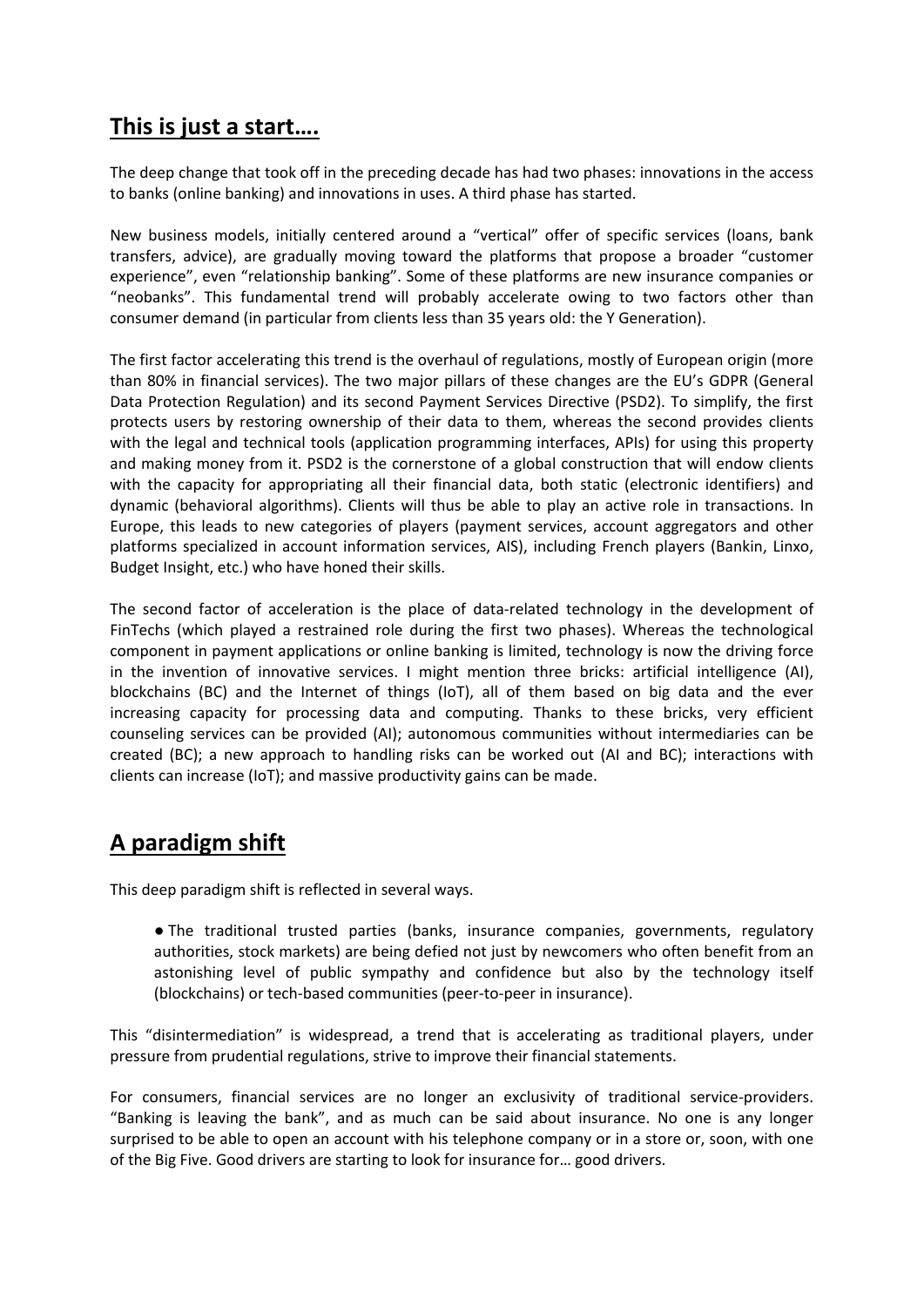While banks and insurance companies have difficulty switching from a business model focused on supplying products and services to a customer-centered approach, customers are turning into users with whom it is necessary to communicate continually (and not just when they are consuming). These users have new benchmarks: accountability, interaction, meaning, advice from other users.

● The field of action has changed scales.

Banking used to be a neighborhood service. At most, a bank had offices in several locations (one subsidiary per country), but the economies of scale were low, since generic services could not be offered owing to taxes, regulations and the general culture (except in asset management and investment banking). Newcomers are offering procedures and uses with a much broader appeal. The "consumption" of payment services or of crowdfunding is nearly the same in Bordeaux as in Hong Kong, even more so since digital technology abolishes in several market segments the requirements related to a critical size.

● The underway trend is reshuffling the deck of cards at the regional level.

Whereas finance used to be a "Western sport", the New World is facing zones of stiff growth in Asia (in particular, China) and Africa. Lacking a heavy legacy laden with an infrastructure of banking outlets and agencies, players in these regions are undergoing remarkable growth. Half of the applications for payment systems in the world concern Africa,<sup>[2](#page-3-0)</sup> and the biggest FinTech on the planet is Chinese  $3$ 

## **Varied strategies of adaptation**

To cope with this tidal wave, diverse strategies of adaptation are being pursued. Traditional businesses have switched from wariness toward FinTechs to interest in them. This switch is reflected in a whole range of possibilities: partnerships, incubators, equity investments, even buyouts. In newspeak, this is "coopetition", a contraction of competition and cooperation. Malleability is the new imperative — to the point that bankers have decidedly engaged in "deconstructing" their historical proprietary business model (open banking, bank as a service, etc.).

Bankers and insurers have enough grace and intelligence to admit that FinTechs are not the problem but the solution, or at least part of it, a faster and better means for moving toward a corporate "culture of agility" (a "strategic pivot" that is not in their DNA). Evolve faster, because everyone agrees that the time is short. Traditional financial businesses feel that the real danger comes from the digital giants, American and Chinese. The battle will be tough, since GAFAM and BATX have nearly unlimited resources and access to our data. However it is not lost in advance.

Besides, banks have several aces up their sleeves: skills and a capital of consumer confidence (eroding, it is true, but still strong). As they continue adapting, they must devote efforts to productivity and investments in electronic technology. Above all, they have to change their "mentality" closer to that of their new rivals and their younger clients.

<span id="page-3-1"></span><sup>3</sup> KPMG (2018) "Classement FinTech 100" at

<span id="page-3-0"></span><sup>-</sup><sup>2</sup> "L'Afrique, épicentre de la *mobile money*", *La Tribune*, 17 November 2016.

[https://home.kpmg/fr/fr/home/media/press-releases/2017/11/classement-fintech-100-6-francais-dans-le-palmares-2017.html.](https://home.kpmg/fr/fr/home/media/press-releases/2017/11/classement-fintech-100-6-francais-dans-le-palmares-2017.html)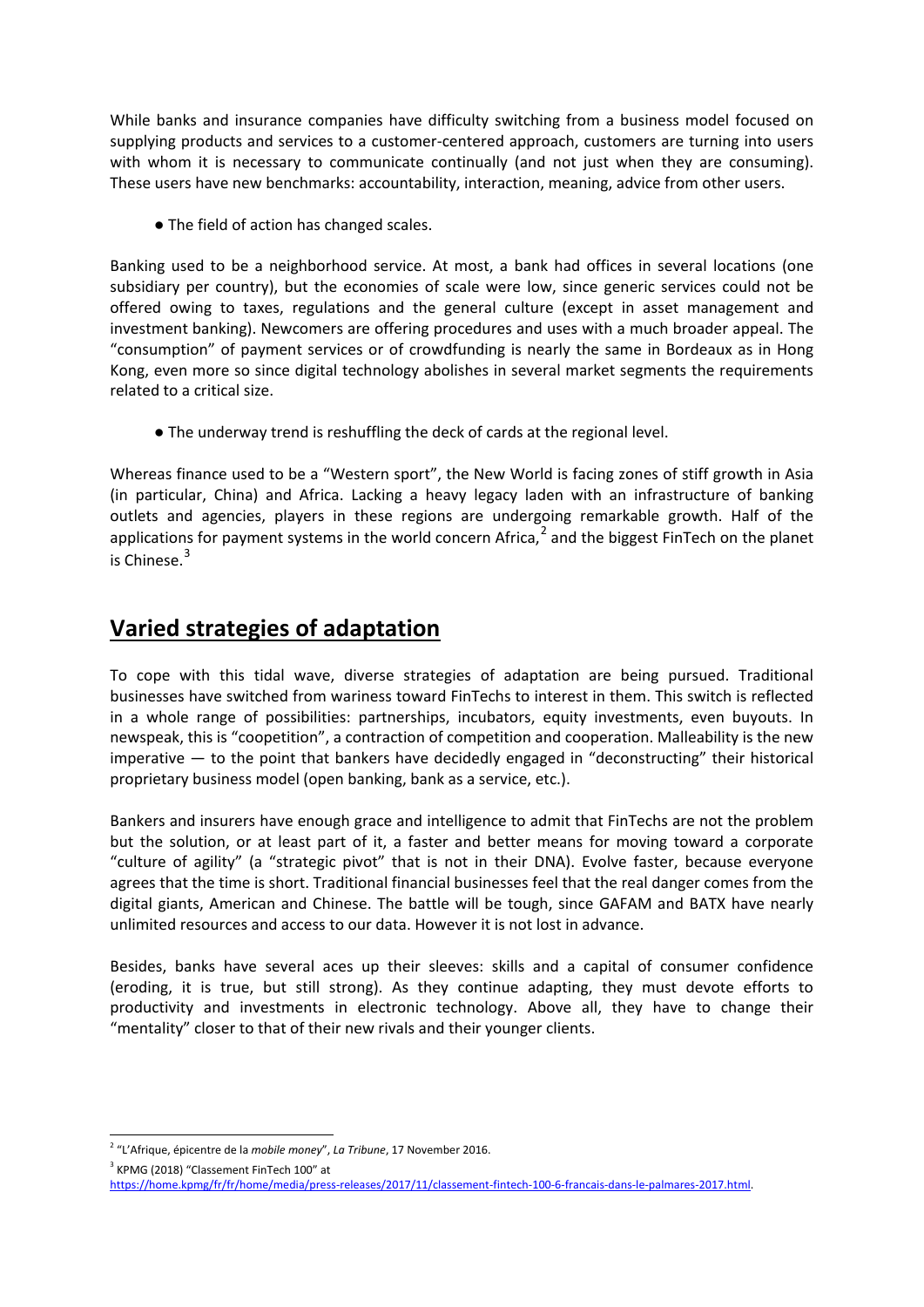FinTechs are springing up everywhere. They are the world leader of investments in startups;<sup>[4](#page-4-0)</sup> and consumers are steadily switching to their services, as a third of Europeans have done.<sup>[5](#page-4-1)</sup>

The GAFAM are not immortal. They also face several daunting challenges:

● Their image has been tarnished. They are increasingly seen as Big Brothers, as a danger for democracy, local economies, short supply chains… and even for national security. Amazon, for instance, controls more than a third of the market for cloud computing, its sales amounting to more than the sum of its three major competitors.

● Their business model is based on for-free data (acquired more or less without users being aware that their data are being collected) and a windfall from advertising that will not last forever. Not only have Google and Facebook already captured approximately 80% of online advertizing, but also they pay low taxes (9% in Europe). This is no longer politically acceptable. In fact, they are trying to make their business model less dependent on advertizing. As the number of Facebook users has stagnated in the United States and is decreasing in Europe, the firm is trying to migrate toward "stories".

● Given their position as quasi monopolies, these big tech firms increasingly face antitrust law suits. The world has already seen giants "big enough to swallow everybody". Without going back to Standard Oil in the 1930s, we need but recall AT&T, the tech giant during the post-WW II boom that was dismantled in 1984.

The likes of GAFAM-BATX are clearly superpowers capable of partitioning the world among themselves. However we cannot exclude the possibility that their extreme power might prove to be their weakness. Economic history leads us to be prudent and ponderated when marking predictions.

## **A place for Europe and France?**

For want of a vision for its industry, Europe has settled into the easy chair as a compulsive regulatory authority. America innovates, China copies, and Europe regulates… so it is said.

A paradoxical movement is under way however. Europe's regulations are becoming worldwide standards, in particular the GDPR for protecting individuals and perhaps too the PSD2 for payment services. This endows business models built on the continent with an advantage. Besides, the "EU regulatory passport" means that firms have access to all markets in the Union once they have obtained approval from one member state. Startups thus gain access to the world's biggest market.

Till recently, France has been acting like a developing country in matters of technology. It educates top brains in the cognitive sciences, exports this "raw material" to Silicon Valley and, afterwards, buys the finished products. A change might be in the works.

<span id="page-4-0"></span><sup>-</sup>**<sup>4</sup>** \$31 billion raised in 2017. See KPMG, "Le financement des FinTech dans le monde", 22 February 2018 available at [https://home.kpmg/fr/fr/home/media/press-releases/2019/02/le-financement-des-fintech-dans-le-monde.html.](https://home.kpmg/fr/fr/home/media/press-releases/2019/02/le-financement-des-fintech-dans-le-monde.html)

<span id="page-4-1"></span>**<sup>5</sup>** *Cf.* EY "FinTech Adoption Index 2017: The rapid emergence of FinTech", 44p., available via [https://www.ey.com/Publication/vwLUAssets/ey-fintech-adoption-index-2017/\\$FILE/ey-fintech-adoption-index-2017.pdf.](https://www.ey.com/Publication/vwLUAssets/ey-fintech-adoption-index-2017/$FILE/ey-fintech-adoption-index-2017.pdf)